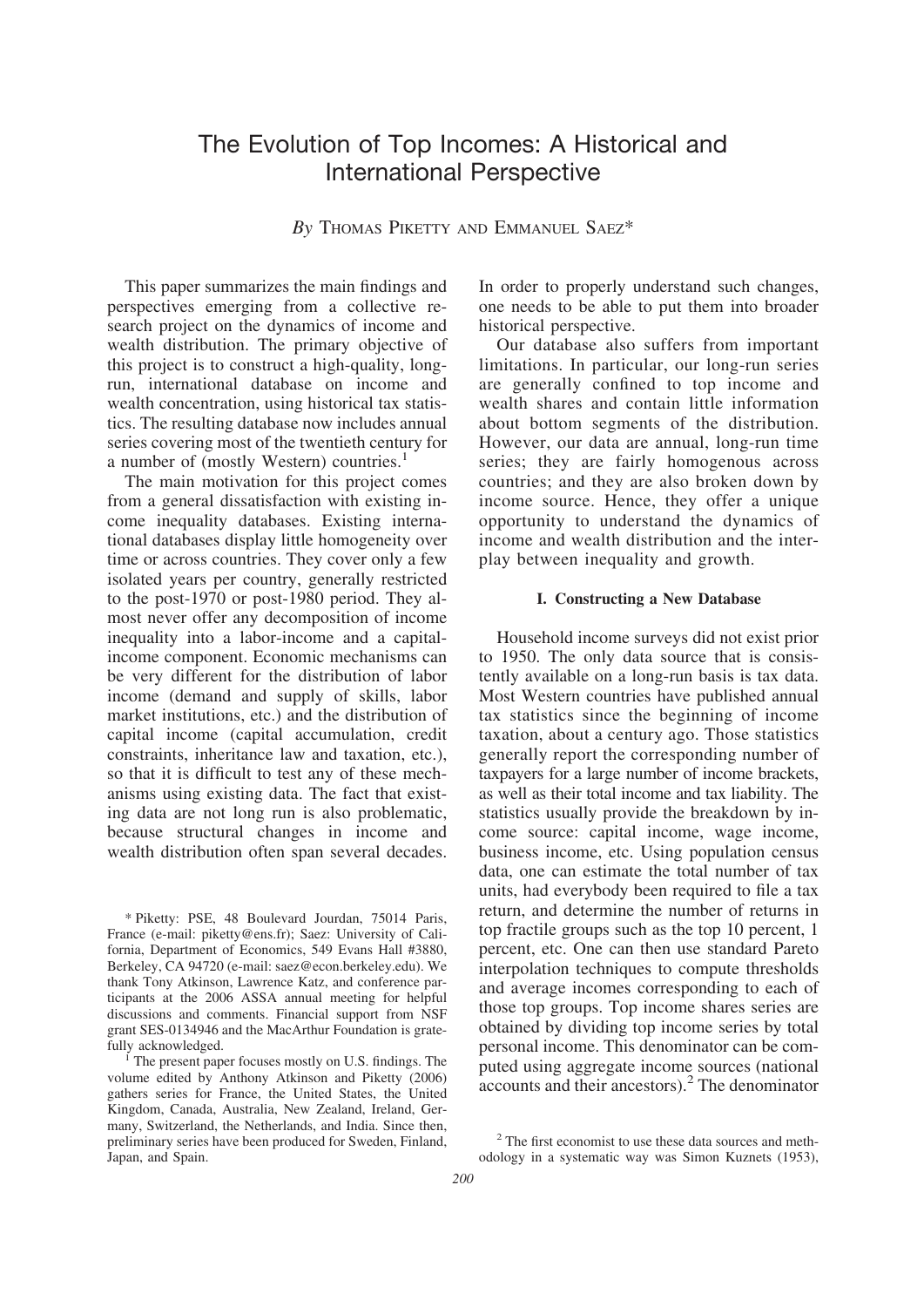is adjusted to represent, as closely as possible, total personal income reported on tax returns had everybody been required to file. There are two important limitations with such data.

First, prior to World War II, the proportion of individuals subject to progressive income taxation in most countries rarely exceeded 10 percent, so that one can compute only top-decile income share series (and above) for the entire period.

Second, the data are based on income reported for tax purposes, so they might not reflect real income because of tax evasion (fraudulent underreporting or nonreporting) or tax avoidance (using legal means to repackage reported incomes in order to reduce tax liability). The extent of tax evasion or tax avoidance is possibly related to the level of taxes, the enforcement of the tax law, and the legal tax environment. Therefore, when using tax data to study top incomes, it is necessary to analyze the tax structure at the same time in order to tell real changes in income concentration from changes due to tax avoidance or evasion following a tax reform. This aspect is likely to be even more important in the case of developing countries where tax enforcement is weaker and tax avoidance and evasion are likely to be key determinants of reported top incomes.

## **II. Top Income Shares Results**

Figure 1, panel A, presents the income share of the top decile in the United States from 1917 to 2002. The overall pattern of the top decile share over the century is U-shaped. The share of the top decile fluctuates around 40 to 45 percent during the interwar period. It declines substantially to just above 30 percent during World War II and stays flat at 31 to 32 percent until the 1970s. Such an abrupt decline cannot easily be reconciled with a Kuznets-type process. After decades of stability in the postwar period, the top decile share has increased dramatically over the last 25 years is now at a level close to the pre-war level.

Figure 1, panel B, decomposes the top decile



FIGURE 1. TOP INCOME SHARES IN THE UNITED STATES, 1913–2002

*Note:* Income is defined as market income, excluding government transfers and realized capital gains. *Source:* Piketty and Saez (2003) and Atkinson and Piketty (2006).

into the top percentile (top 1 percent), the next 4 percent (top 5–1 percent), and the bottom half of the top decile (top  $10-5$  percent). Most fluctuations of the top decile are due to fluctuations within the top percentile. The drop in the next two groups during World War II is far less dramatic and they recover from the WWII shock relatively quickly. Their shares did not increase much in recent decades. In contrast, the top percentile has gone through enormous fluctuations along the course of the twentieth century, from about 18 percent before WWI, to only about 8 percent during the 1960s and 1970s, and back to almost 17 percent by 2000. The top percentile share declined during WWI, recovered during the 1920s and declined again during the Great Depression and WWII. This very specific timing, together with the fact that

who produced top income shares in the United States for the period 1913 to 1948. Kuznets used those series to develop his famous inverted U-shape theory of the evolution of inequality during the process of development.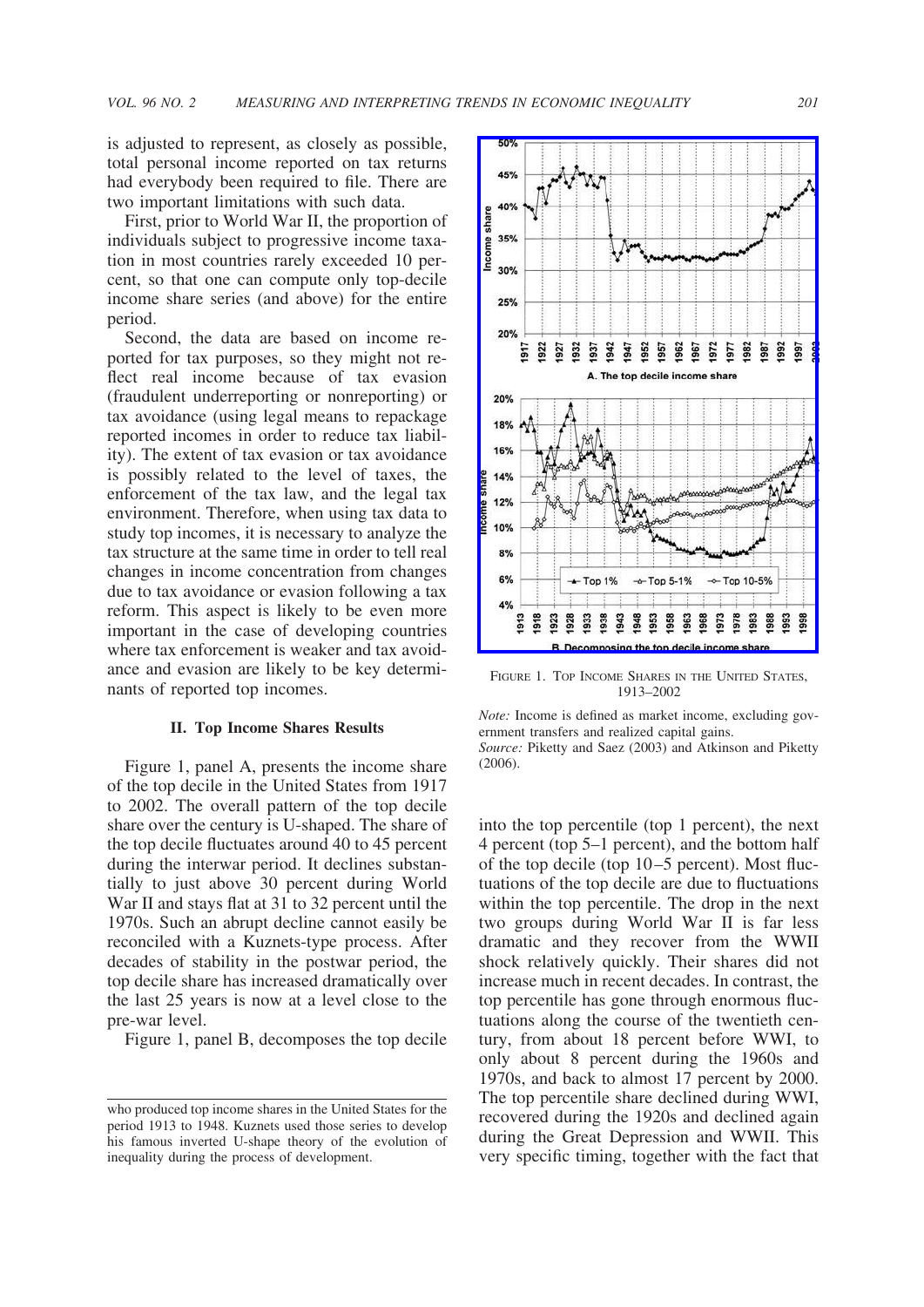

FIGURE 2. THE TOP-0.01-PERCENT INCOME SHARE AND COMPOSITION IN THE UNITED STATES, 1916 –2000

*Note:* The figure displays the top-0.01-percent income share (top curve) and its composition (excluding capital gains). *Source:* Piketty and Saez (2003).

very high incomes account for a disproportionate share of the total decline in inequality, strongly suggests the shocks incurred by capital owners from 1914 to 1945 (Depression and wars) have played a key role.<sup>3</sup>

Looking at very top incomes and their composition provides additional evidence. Figure 2 displays the share and composition of income from 1916 to 2000 for the top 0.01 percent in the United States. Until the 1970s, very top incomes were composed primarily of capital income (mostly dividend income) and to a smaller extent business income, the wage income share being very modest. Figure 2 confirms that the large decline of top incomes observed during the 1914 –1960 period is predominantly a capital income phenomenon.

Figure 2 shows the income composition pattern at the very top has changed considerably between 1960 and 2000. Salary income has been driving up top incomes and has now become the main source of income at the very top. The dramatic evolution of the composition of top incomes seems robust. National accounts data show the share of capital income in aggregate personal income has been stable in the long

run. Therefore, the secular decline of top capital incomes is the consequence of a decreased concentration of capital income and not of a decline in the share of capital income in the economy as a whole. Estimates of wealth concentration from estate tax returns for the 1916 –2000 period in the United States, constructed by Wojciech Kopczuk and Saez (2004) show a precipitous decline in the first part of the century with only very modest increases in recent decades (Figure 4, panel B). This evidence is consistent with the income share series and shows that the dramatic recent increase in income concentration is primarily a labor income phenomenon, and this has not yet translated into a dramatic increase in wealth concentration.

The dramatic decline in top-income shares in the first part the twentieth century took place in almost all countries that have been studied. Figure 3, panel A, displays the top-0.1-percent income share in three English-speaking countries: the United States, United Kingdom, and Canada. Panel B displays the top 0.1 percent for France and Japan. All countries experience a sharp drop in the first part of the century. The timing and size of the decline varies across countries. For example, the decline in Japan is entirely concentrated in the immediate prewar and war years.<sup>4</sup> As in the United States, income composition series for each of those countries shows that this decrease is primarily a capital income phenomenon due to the fall of top capital incomes.

Figure 3 shows a sharp contrast between English-speaking countries and others in recent decades. The United States, United Kingdom, and Canada display a substantial increase in the top-0.1-percent income share over the last 25 years. This increase is largest in the United States, but the timing is remarkably similar across the three countries. In contrast, France and Japan do not experience any noticeable increase in the top-0.1-percent income share. As a result, income concentration is much lower in those countries than in the English-speaking countries.

<sup>&</sup>lt;sup>3</sup> The negative effect of the wars on top incomes can be explained, in part, by the large tax increases enacted to finance the wars. During both wars, the corporate income tax (as well as the individual income tax) was drastically increased and this reduced, mechanically, the distributions to stockholders.

<sup>4</sup> The case of Japan is interesting because series start in 1885, at the very beginning of the industrialization of Japan. The series show that income concentration in Japan was high before industrialization began and did not increase much during the industrialization process from 1885 to 1935.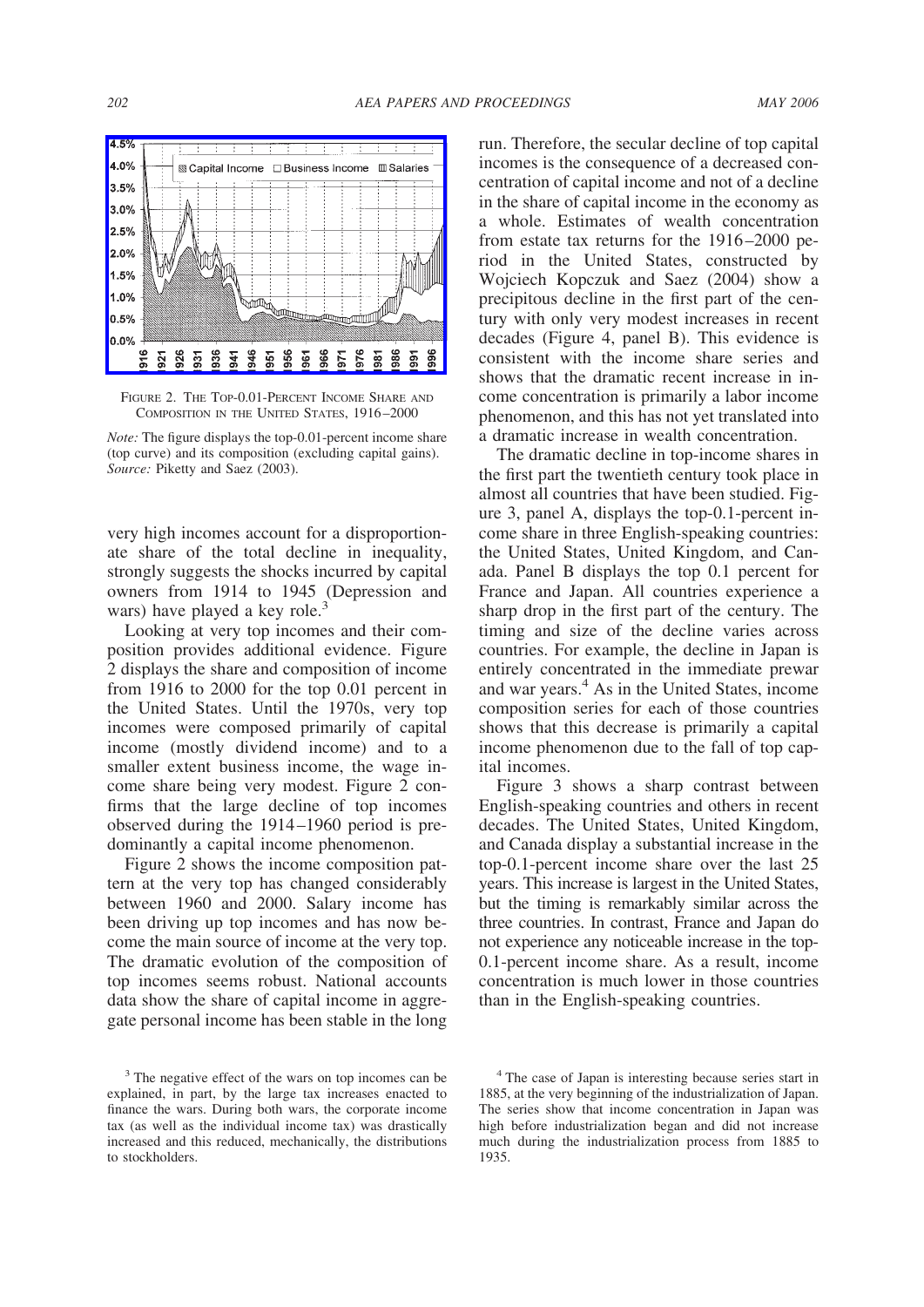

FIGURE 3. TOP-0.1-PERCENT INCOME SHARES ACROSS **COUNTRIES** 

*Source:* United States, Piketty and Saez (2003); United Kingdom, Atkinson (2006); Canada, Saez and Veall (2005); France, Piketty (2003); Japan, Moriguchi and Saez (2005).

### **III. Explaining the Results and Future Research**

The fact that the drop in income concentration in the first part of the twentieth century is primarily due to the fall in top capital incomes, and that the fall took place mostly during wartime and the Great Depression in most of those countries, suggests an obvious explanation. For the most part, income inequality dropped because capital owners incurred severe shocks to their capital holdings during the 1914 to 1945 period such as destruction, inflation, bankruptcies, and fiscal shocks for financing the wars. This interpretation is confirmed by available wealth and estate data for countries such as France, the United States, and Japan. Note that the idea that capital owners incurred large shocks during the 1914 –1945 period and that this had a



FIGURE 4. TOP-1-PERCENT WEALTH SHARE IN SWITZERLAND AND THE UNITED STATES

*Source:* United States, Kopczuk and Saez (2004); Switzerland, Atkinson and Piketty (2006).

big impact on income distribution is certainly not new (Kuznets, 1953). What is new is there is not much else going on.

The more challenging part needing explanation is the nonrecovery of top capital incomes during the post-1945 period. The proposed explanation is that the 1914 to 1945 capital shocks had a permanent impact because the introduction of progressive income and estate taxation (there was virtually no tax progressivity prior to 1914 and top rates increased enormously between 1914 and 1945) made it impossible for top capital holders to recover fully. Simple simulations suggest the long-run impact of tax progressivity on wealth concentration is large enough to explain the magnitude of the observed changes (Piketty, 2003).

Those explanations about the dynamics of capital income concentration could possibly be tested by looking at the case of countries that either did not experience large pre-1945 shocks and/or did not implement significant and sustained progressive income tax systems. Switzerland stayed out of the wars and never implemented very progressive wealth or income taxation. As displayed in Figure 4, in contrast to other countries such as the United States, top wealth shares in Switzerland hardly declined from 1913 to the 1960s.

It would be interesting to consider (a) countries that avoided the war or Depression shocks but developed progressive taxation, such as Ireland and Sweden; and (b) countries that experienced the shocks but did not develop progressive taxation. No European country falls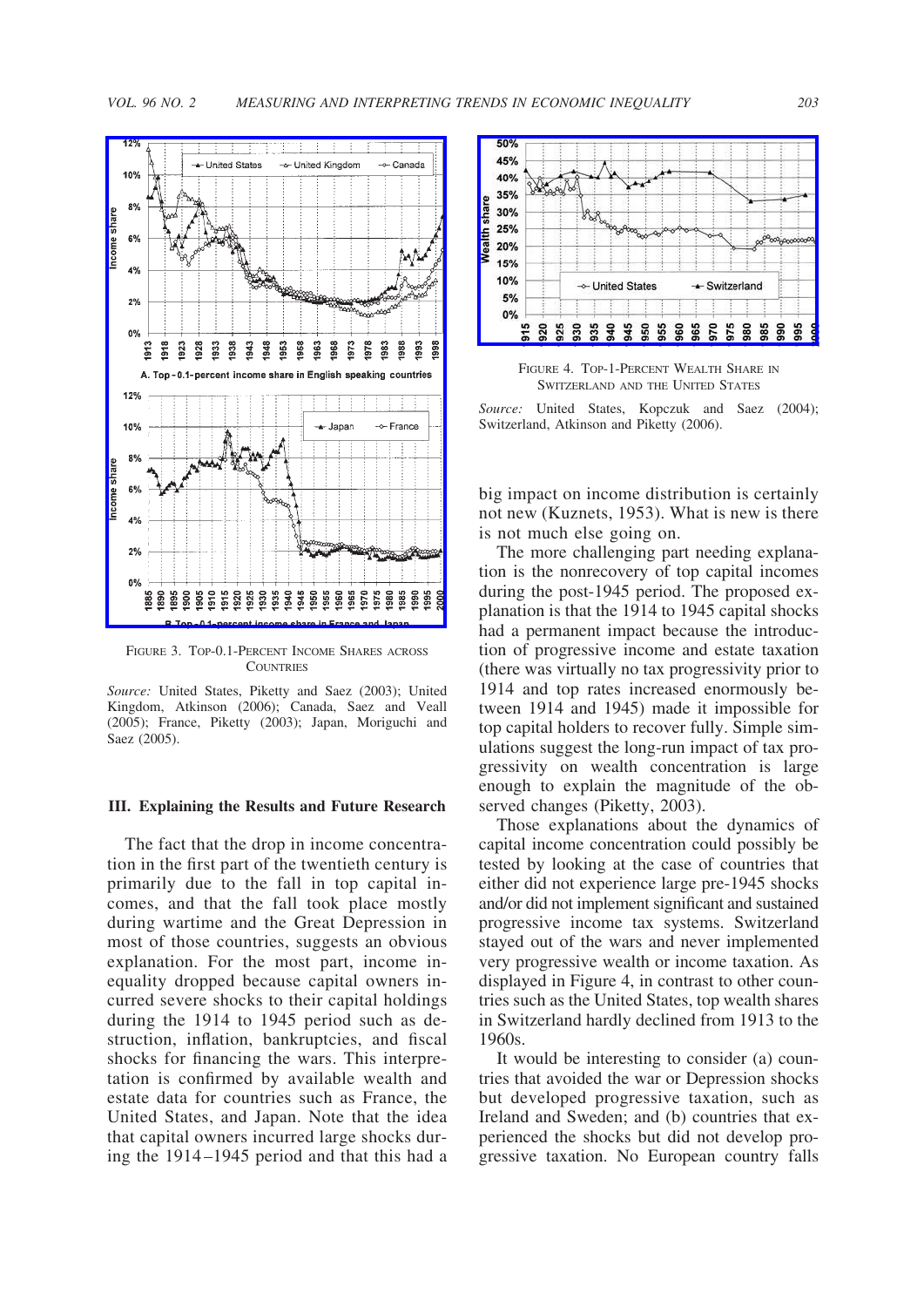clearly into this latter category.<sup>5</sup> Atkinson and Piketty (2006) show that there was no significant drop in top income shares in Ireland during World War II, and top income shares were quite similar in the early 1920s and the late 1940s. Top income shares did fall significantly in the postwar decades, however, when Ireland implemented progressive taxation with very high top rates. Those results suggest the large war shocks may not be necessary to drive down top income shares, and the change in the tax structure might be the most important determinant of long-run income concentration. In future work, it should be possible to develop precise series of tax burdens by income fractiles and income sources for each country and use regression analysis to provide more convincing tests of those explanations. Other factors, such as fertility or the norms about estate division between heirs, could also have significant impacts on long-run wealth distribution.

During the post-1970 period, one observes a major divergence between rich countries. While top income shares have remained fairly stable in continental European countries or Japan over the past three decades, they have increased enormously in the United States and other English-speaking countries. This rise of top income shares is due not to the revival of top capital incomes, but rather to the very large increases in top wages (especially top executive compensation). As a consequence, top executives (the "working rich") replaced top capital owners (the "rentiers") at the top of the income hierarchy during the twentieth century. Understanding why top wages have surged in Englishspeaking countries in recent decades, but not in continental Europe or Japan, remains a controversial question, with three broad views. First, the free market view claims that technological progress has made managerial skills more general and less firm-specific, increasing competition for the best executives from segregated within-firm markets to a single economywide

<sup>5</sup> Japan and Germany experienced a dramatic decline in income concentration during WWII. Top income shares did not recover at all in Japan (Chiaki Moriguchi and Saez, 2005) but did so to some extent in Germany (Atkinson and Piketty, 2006). A systematic comparison of tax systems in Japan and Germany in the postwar period could thus be informative.

market. While this view can account for U.S. trends, it cannot explain why executive pay has not changed in other countries such as Japan and France, which have gone through similar technological changes. A second view claims impediments to free markets due to labor market regulations, unions, or social norms regarding pay inequality can keep executive pay below market. Such impediments have been largely removed in the United States, but still exist in Europe and Japan. Under this view, the surge in executive compensation actually represents valuable efficiency gains. Finally, a third view claims the surge in top compensation in the United States is due to the increased ability of executives to set their own pay and extract rents at the expense of shareholders, perhaps for the same reasons as under the second view. In this case, however, there might not be any associated efficiency gains.

The relationship one might want to test, ultimately using our database, is the impact of inequality on growth. Casual examination of the series constructed suggests income concentration and growth are not systematically related. Many countries (such as France, the United States, and Japan) grew fastest in the postwar decades when income concentration was at its lowest. Thus, one can safely conclude that the enormous decline in wealth concentration that took place between 1914 and 1945 did not prevent high growth from occurring. It seems that in recent decades, however, growth and increases in inequality have been positively correlated: the United States and the United Kingdom have grown faster than continental Europe and Japan. Although cross-country analysis will always suffer from severe identification problems, our hope is that the database will renew the analysis of the interplay between inequality and growth.

#### REFERENCES

- **Atkinson, Anthony and Piketty, Thomas.** *Top incomes over the twentieth century*. Oxford: Oxford University Press, 2006.
- **Kopczuk, Wojciech and Saez, Emmanuel.** "Top Wealth Shares in the United States, 1916 – 2000: Evidence from Estate Tax Returns." *National Tax Journal*, 2004, *57*(2), pp. 445– 87.

**Kuznets, Simon.** *Shares of upper income groups*